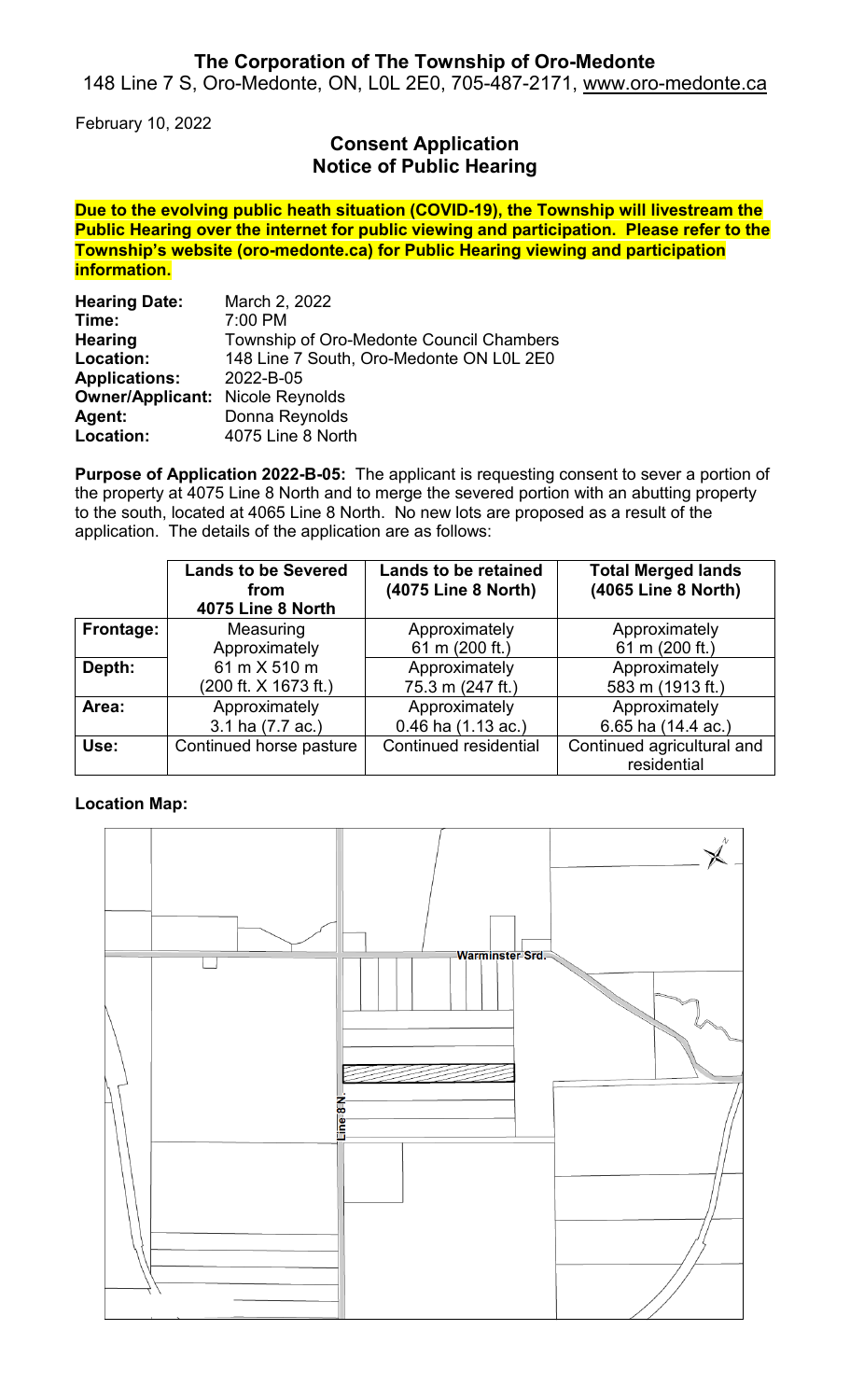### **Have Your Say:**

Input on the application is welcome and encouraged. For specific details regarding public participation during the meeting please check the Township website at [https://www.oro](https://www.oro-medonte.ca/municipal-services/planning-information)[medonte.ca/municipal-services/planning-information.](https://www.oro-medonte.ca/municipal-services/planning-information)

Written submissions can be made by:

- 1. Emailed to [planning@oro-medonte.ca](mailto:planning@oro-medonte.ca) prior to or during the Public Hearing;
- 2. Dropped in the drop box at the Township Administration Office on Line 7 South;
- 3. Faxed to (705) 487-0133; or,
- 4. Mailed through Canada Post.

If a person or public body does not make oral submissions at the public hearing or make written submissions prior to the decision on this application, and subsequently submits an appeal of the decision, the Ontario Land Tribunal may dismiss the appeal. If you wish to be notified of the decision of the Township of Oro-Medonte in respect to the application, you must make a written request.

Individuals who submit letters and other information to Council and its advisory bodies should be aware that all information, including contact information, contained within their communications may become part of the public record and may be made available through the agenda process, which includes publication on the Township's website.

Written submissions/requests should be directed to:

Township of Oro-Medonte 148 Line 7 South Oro-Medonte, Ontario L0L 2E0 Attn: Secretary-Treasurer, Development Services [planning@oro-medonte.ca](mailto:planning@oro-medonte.ca)

#### **More Information:**

For further information, please contact the Secretary-Treasurer during regular office hours Monday to Friday 8:30 a.m. to 4:30 p.m. A copy of the Staff Report will be available to the public on February 25, 2022 on the Township's Web Site: [www.oro-medonte.ca](http://www.oro-medonte.ca/) or from the Development Services Department.

Andy Karaiskakis Secretary-Treasurer